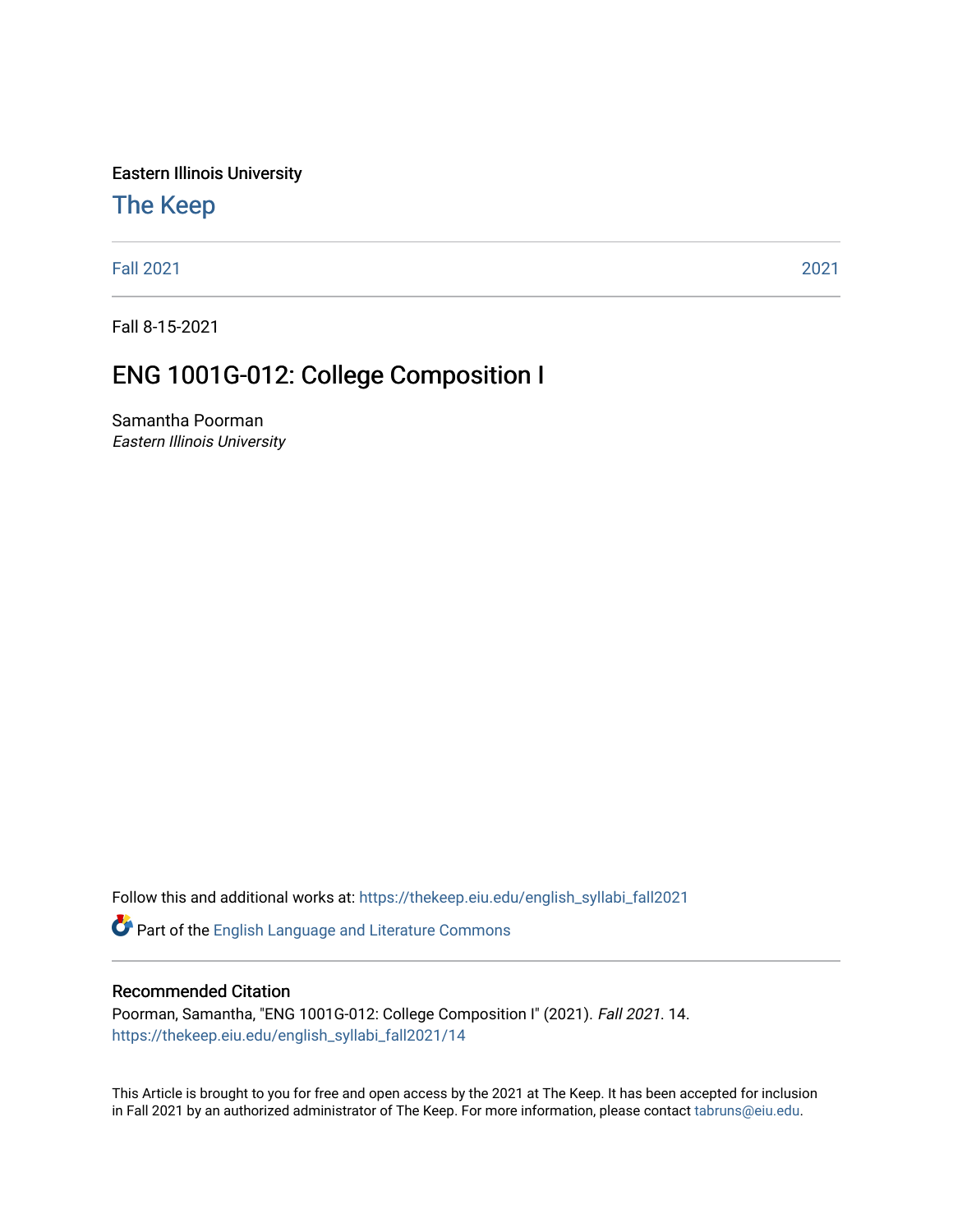# **ENG 1001-012 Course Policy College Composition 1**

 $2 - 3:15$  TR Arcola/Tuscola Room

Samantha Poorman Office: 3840 Coleman Hall Office Hours: 9:15-11 am TR or by appointment

Email: [sltomson@eiu.edu;](mailto:sltomson@eiu.edu) [Samantha.tpoorman@gmail.com](mailto:Samantha.tpoorman@gmail.com) Phone: (217) 402-6255

**Texts** 

- *Little Seagull Handbook*
- *Who Says?*
- *Writing Analytically*
- Readings of your choosing

# **Materials**

A pen or pencil, paper, a small journal or notebook, computer, and other appropriate supplies

# **Course Description**

College Composition I focuses on the process of writing and teaching students what it looks like to write effectively. This will be accomplished through research and the writing of a variety of essays. Essentially, English 1001 is an introduction to critical inquiry that focuses on strengthening your reading, writing, and research skills. While it may sound a bit dauting, this course aims to prepare you for the courses that follow and your future profession.

# **Student Learning Objectives & Goals**

By the end of the semester, students should demonstrate the ability to:

- Successfully use every part of the writing process with their own works
- Read course material critically and offer insight into the meaning of the works through open class discussion
- Revise substantially, according to class expectations
- **•** Offer insights through deep peer review
- Evaluate primary and secondary source evidence, including quantitative data, to determine its credibility, appropriateness, and relevance
- Integrate sources ethically, appropriately, and consistently in written documents
- Use data and create graphical elements in their writing
- Recognize how to transfer their writing processes, understanding of rhetorical principles, genre awareness, understanding of argumentative principles, and the research process to other writing situations
- **Present work in Edited American English**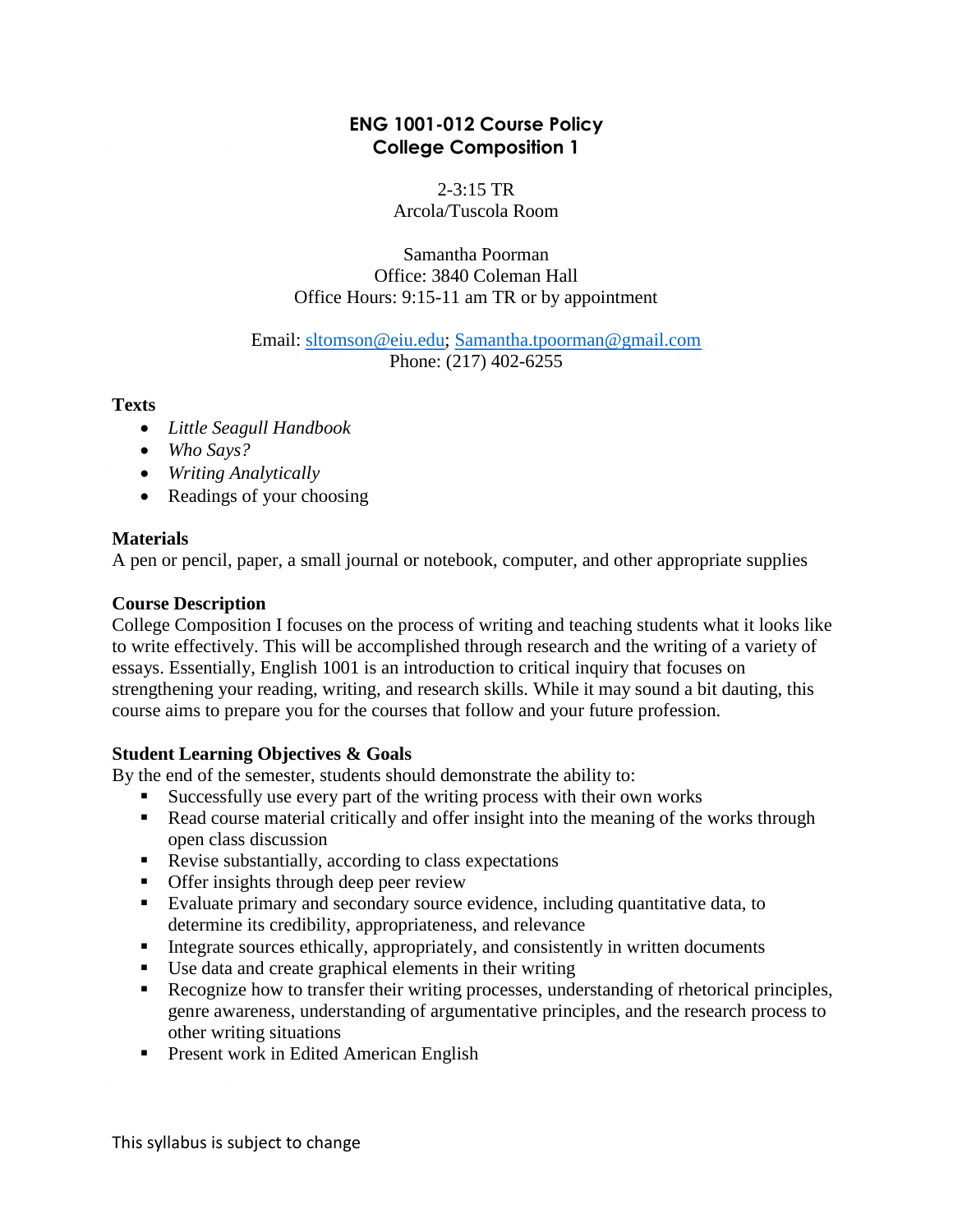## **Daily Procedures**

We will begin each class period with a free write in your class journal. Once the writing time is over, we will begin a discussion/overview of the reading and have time for questions and concerns. We will then move on to the activity, which will typically be collaborative.

It is of the utmost importance that you come to class prepared, because the talking will be done by you and the activities are centered around you and your participation.

Class also consists of reflective writing, journal entries, peer reviews, small writing assignments, and group activities. There will be four major writing assignments.

### **Your Instructor**

If you need any additional guidance, whether it be over material covered in this course or an issue or concern with your grade, please feel free to talk to me. Even a short visit to go over a paper or clarify something confusing in class can greatly impact your grade, performance, and motivation. You can visit me during my office hours or email me to set up an appointment during another time that may work best for you.

# **Contacting Me**

At the top of the syllabus is listed my EIU panthermail address, my gmail address, and my phone number. Those are the only three ways to contact me outside of class. I do not use the email through D2L and therefore will not respond if you try to contact me through D2L. I would prefer that you use my panthermail email to contact me. The gmail address is only if you need to share a google document with me for feedback, since I know that not everybody uses Word. The phone number needs to be used in "emergencies" only.

What I consider class emergencies are as follows: needing help with something right away and not having the time to potentially wait 24 hours for an email response, having an urgent question, or missing class because of an emergency and not having access to your computer to let me know.

### **Email Policy**

The policy below is designed to teach you how to communicate professionally and effectively.

You are welcome to email me when you have a concern, question, want feedback on work, or must miss my class. You must email me respectfully and appropriately or I will not respond to you. Put a brief subject in the subject line. If you have a question, simply putting "Assignment Question" in the subject line is appropriate. Begin your email by addressing me as Mrs. Poorman or Samantha, whatever you are comfortable with. The body of the email should also be brief, but not rude. I won't read anything excessively long or disrespectful. You must end your email with something along the lines of, "Thank you, your name."

Your email should look like this: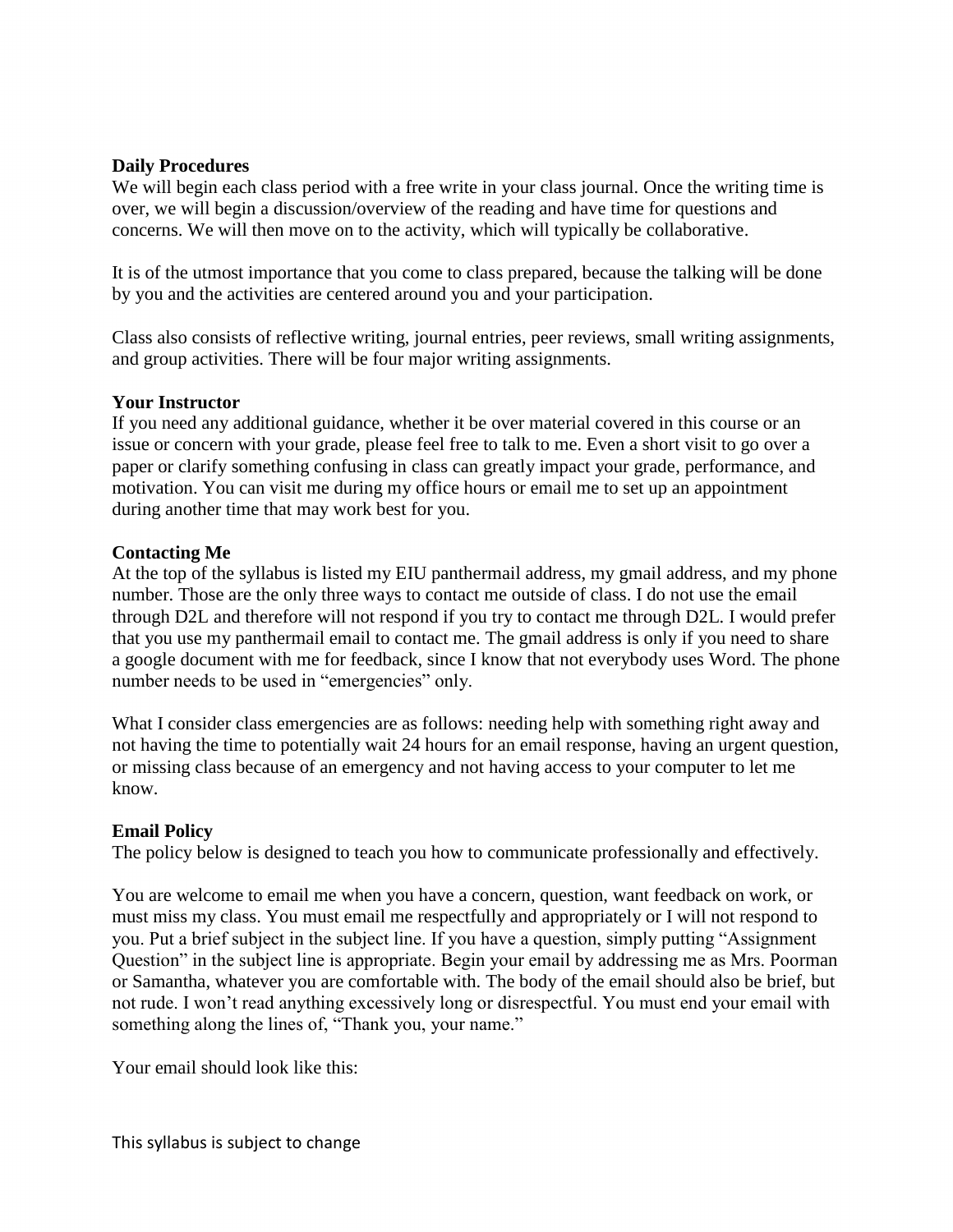Mrs. Poorman,

Your issue, question, or concern here.

Thank you, Your name

I will respond to all emails within 24 hours, so you should wait that length of time before emailing me again about the same thing. Additionally, if you need help with something last minute, there is no guarantee that I will be able to get onto my computer right away and help you before something is due. If you need help or want feedback, please email me sooner than the day the assignment is due.

# **Attendance, Late Work Policy, and Expectations**

While I expect students to attend every class, I do understand that life happens. However, the only absences that will be classified as "excused" are those mentioned in the EIU Undergraduate Catalog, which are as follows: "properly verified absences due to illness, emergency, or participation in an official University activity." When there is an absence, students are responsible for getting any missed handouts or information.

**I do not accept late work.** You cannot turn in assignments after their deadlines. If you have an excused absence, and you are aware of it ahead of time, you need to turn in your work before the class you will miss. If there is an emergency, you must email me what you have finished of your assignment in the email that you inform me you will not be in class. While late work is not accepted, I would recommend turning in something, even completely blank or unfinished, as you are allowed to revise all essays for a better grade. Try to email me as soon as possible if an emergency comes up. Not emailing me for weeks at a time will not result in me letting you make up any missed work.

I do not have an attendance policy that reduces students' overall grades based on absences. But keep in mind that this course is a writing course and every class period there are in-class activities and writings, so if excessive absences happen (four or more absences is excessive to me), those days missed are usually reflected in the quality of work produced by a student, which affects your grades. Additionally, the class is about you and your writing, so the expectation is that you will be in class, ready to learn with your peers.

# **Notes on Professionalism & Document Specifications**

**All writing assignments must be typed**. If an assignment isn't typed, it will not be accepted. The assignments will be due, in paper copy, on the date noted at the top of the writing assignment sheet and on the syllabus. Revised essays are due one week after the original due date.

Writing assignments must be typed in Times New Roman, 12 pt. font, and double-spaced. Any page requirement or other specifications will always be found on the writing assignment sheet. If the assignment sheet does not have a required length, there is not one. For any assignment you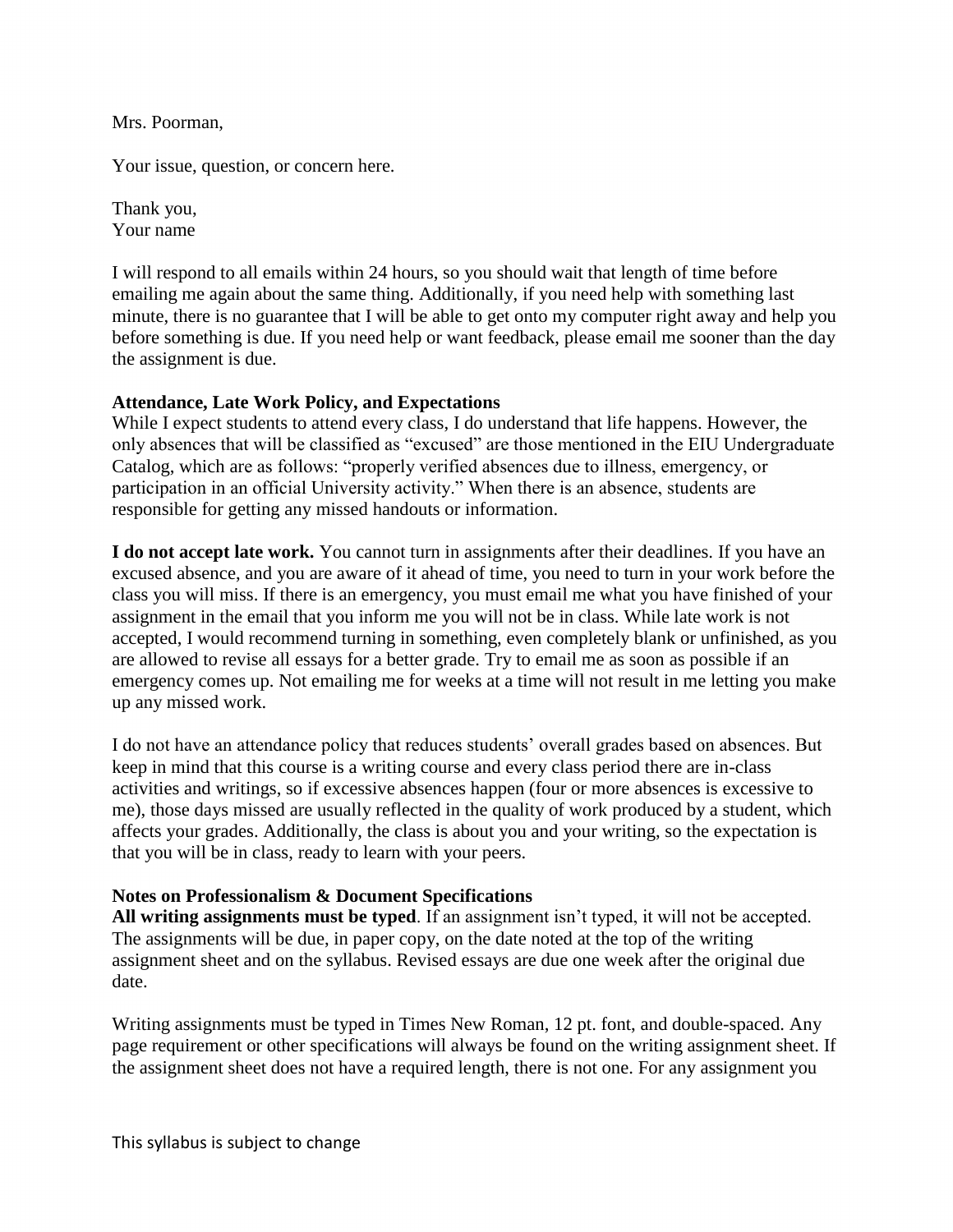turn in for this class, all that's needed at the top of the paper is your name and the date. After your name, provide a title for the document, and then the paper should start.

### **Journals**

As you can see in the materials section of this document, it is recommended that you bring with you a small notebook or journal. This journal will be used throughout the semester for various purposes, most notably, however, as reflection journals after each writing assignment.

I do not want you to write your journal entries as if you are writing to me. Write them for you. I want you to reflect on your writing process, how well you think you are doing, what you think you need to be more successful, how this class and these assignments relate to your life outside of my classroom, etc. These are exploratory and for your benefit. The syllabus has dates for when your journals are due, but you are more than welcome to write in them more than what I ask of you. Please keep in mind that I do need to be able to read them.

#### **The Yellow Sheet**

The Yellow Sheet is a piece of paper that will be handed out at the very beginning of the semester. **It is important that you bring this with you to every class period.** The purpose of this paper is that you will learn, through your mistakes and those of your peers, the grammar rules essential for writing a strong, grammatically correct essay. I will give you some examples of grammar rules that commonly get misused by writers or are frequently unknown, but the rest is up to you.

When I mark something wrong on your paper, I want you to look it up, put it correctly in your Yellow Sheet, and use it to revise your essay. While the internet is fine for learning about grammar, your *Little Seagull Handbook* also has a section dedicated to grammar (this just so happens to be the yellow section of your text). You are more than welcome to ask me questions about grammar rules you do not understand, and you can look them up even without them being marked on your paper. I want you to **always** add to your Yellow Sheet when you make a mistake of your own. This sheet is so important for you because, as this course is not lecture-focused, we will not be dedicating many class days to grammar or punctuation.

### **Revision Policy**

All major writing assignments can be turned in again for a better grade. While it is not required, I do recommend that you take advantage of this. If you don't feel like you turned in your best work or maybe you had to rush an assignment, you can revise your essay and resubmit it one week after the original due date. If you cannot get an assignment finished on time, turning in a paper with just your name on it will still allow you to take advantage of this opportunity.

I want deep revision, not merely surface level editing. No revision will result in a 0 or will lower the grade you received on the first copy handed in for a grade. The highest grade will be accepted.

#### **Extra Credit**

Because sound proofreading and editing is an important part of the writing process, you can get extra credit points for being a grammar investigator. Grammatical, proofreading, and editing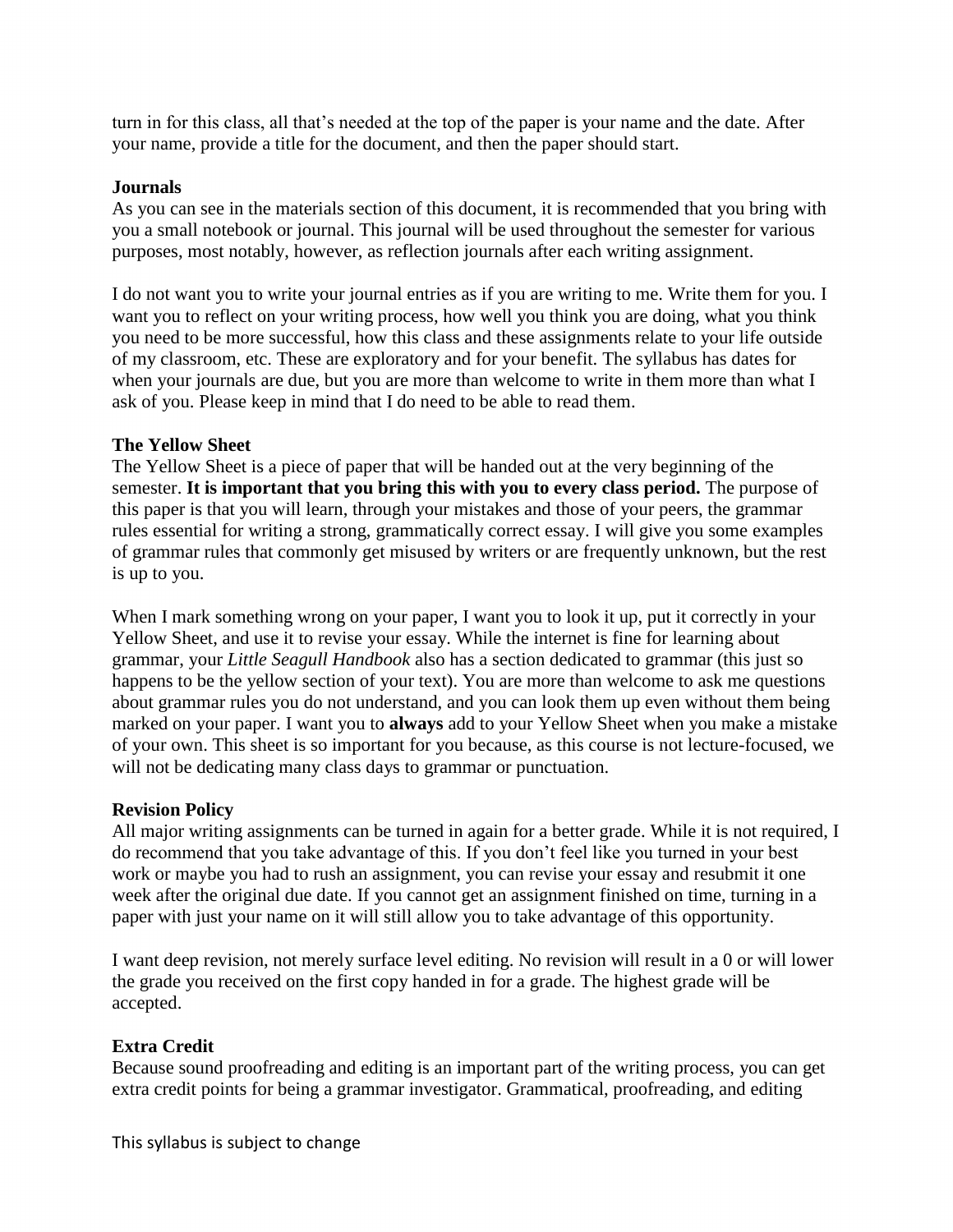mistakes are out there in the world—on websites, on menus, on professors' handouts, on flyers, novels you read for fun, etc. When you find a proofreading/editing mistake, you can write a short journal entry about it, but you must be specific about both where you find the error and what it is. The journal must be turned into me the day you finish it. Just let me know what it is for.

Here's how it should be structured:

- Introduce the mistake and where it came from (its source)
- Explain why it is a mistake—what's the problem?
- Explain what the writer needs to do to correct the mistake—how should it really be?

Each time you successfully act as a Grammar Investigator, you earn 5 extra credit points. During the course of the semester, a student can earn a maximum of 50 extra credit points, which means you can act as a Grammar Investigator 10 times.

# **Class Conduct**

Everyone in my class must act as though they are mature, kind citizens. Debate and disagreement are allowed and expected, though it must be conducted in a respectful manner. Anything less than this will not be tolerated and will be grounds for being kicked out of class.

Additionally, if you are failing my class, that is not my fault. If you don't enjoy writing, that is not my fault. You are responsible for your grade and your success.

Masks are required in all classrooms on campus regardless of vaccination status. Everyone must have a mask on correctly while in class.

# **Academic Honesty and Plagiarism**

The official EIU English Department statement on plagiarism says: "Any teacher who discovers an act of plagiarism—'The appropriation or imitation of the language, ideas, and/or thoughts of another author, and representation of them as one's own original work' (Random House Dictionary of the English Language)—has the right and responsibility to impose upon the guilty student an appropriate penalty, up to and including immediate assignments of a grade of F for the assigned essay and a grade of F for the course, and to report the incident to the University Student Standards Board. Respect for the work of others should encompass all formats, including print, electronic, and oral sources."

Plagiarism is very serious and will be treated as such. We will discuss, in detail, what this means and how to avoid it. There will be no excuse for this conduct and, if I find any form of plagiarism, I will take necessary action.

# **Using the Writing Center**

EIU's Writing Center can be found in 3110 Coleman Hall. Writing Center consultants provide one-on-one conferences with students from any discipline over the entire writing process. The Writing Center is an incredibly useful resource. The sessions offer feedback and guidance about works both in progress and completed. They do not edit student papers, if you take advantage of this service, be prepared to be actively involved in bettering your paper.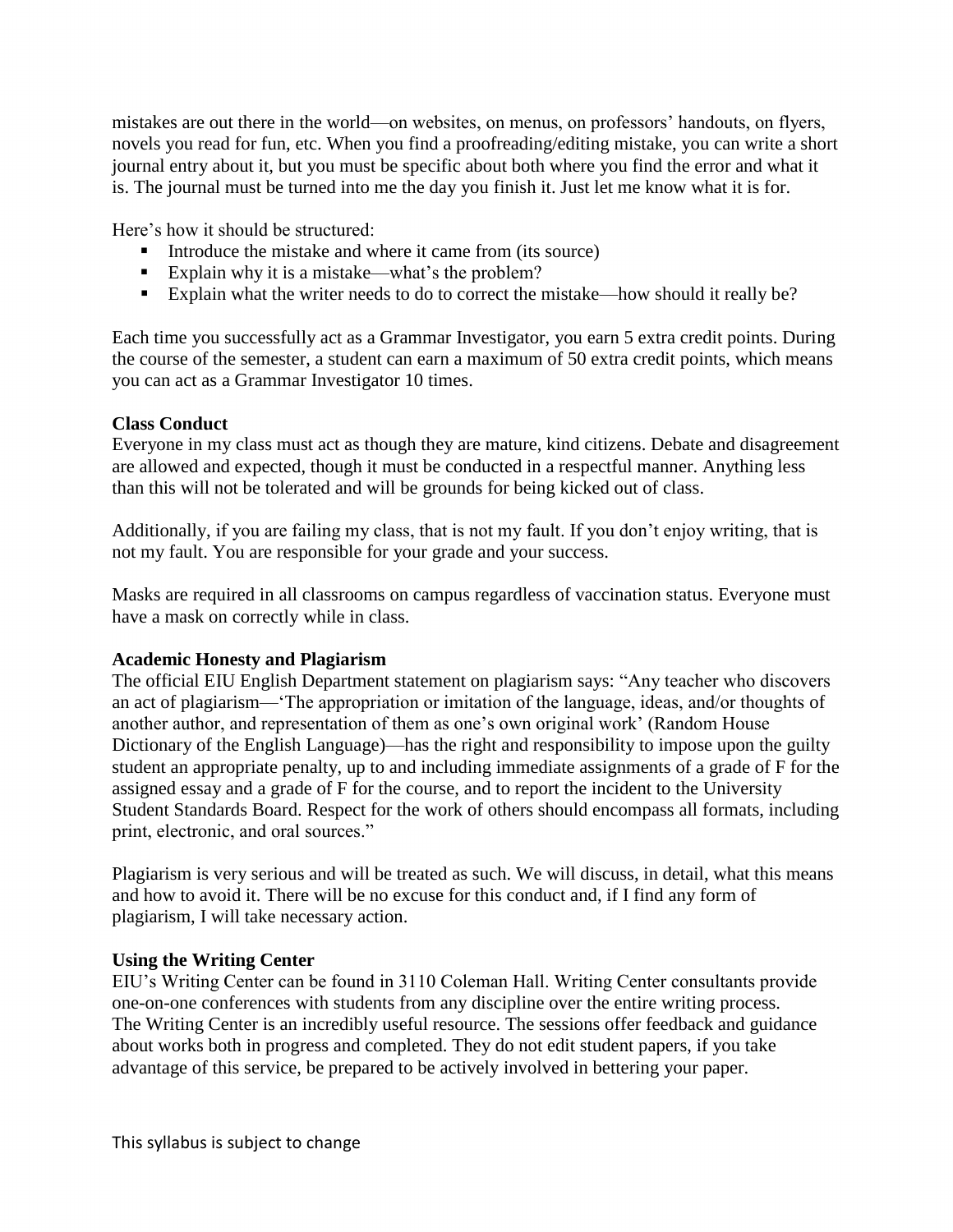The Writing Center offers face-to-face consulting sessions on weekdays and online sessions evenings and Sundays. Their hours of service are Monday-Wednesday 9-3, Thursday 9-5, Friday 9-3, and online Sunday-Thursday from 5pm-9pm.

To schedule an appointment or find more information, you can drop by the center, visit their website (www.eiu.edu/writing), or call 581-5929.

## **The Student Success Center**

Students who are having difficulty achieving their academic goals are encouraged to contact the Student Success Center (www.eiu.edu/~success) for assistance with time management, test taking, note taking, avoiding procrastination, setting goals, and other skills to support academic achievement. The Student Success Center provides individualized consultations. To make an appointment, call 217-581-6696, or go to McAfee 1301.

# **Students with Disabilities**

If you are a student with a documented disability in need of accommodations to fully participate in this class, please contact the Office of Student Disability Services (OSDS). All accommodations must be approved through OSDS. Please stop by McAfee 1210, or call 217- 581-6583 to make an appointment.

# **Points Breakdown and Instructions**

### **Grading Breakdown**

| <b>Participation</b><br>Discussion, in-class writing, class citizenship, small group work, and informal<br>presentations (this gets totaled at the end of the semester)                            | 100 |
|----------------------------------------------------------------------------------------------------------------------------------------------------------------------------------------------------|-----|
| <b>Writing Process Grade</b><br>10 points available for each peer review session,<br>4 peer review sessions                                                                                        | 40  |
| <b>Journals</b>                                                                                                                                                                                    | 200 |
| <b>Small Writing Assignments</b><br>The Argument (100)                                                                                                                                             | 100 |
| <b>Major Writing Assignments</b><br>Perception vs. Reality Essay (100)<br>Source-Based Definition & Synthesis Essay (100)<br>Inquiry-Based Research Essay (100)<br>A Composition in 2 Genres (150) | 450 |

\_\_\_\_\_\_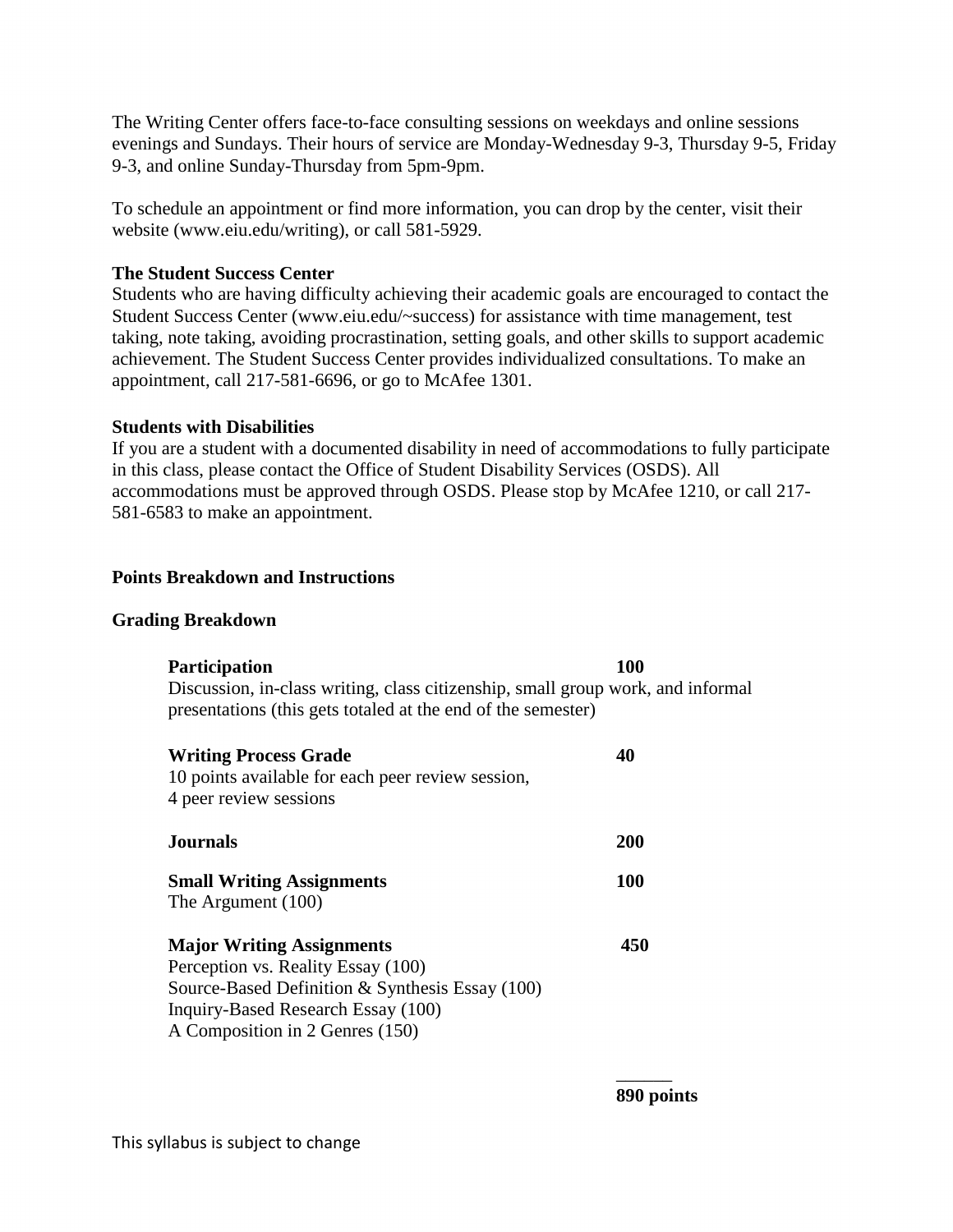Grading Scale for Formal Documents:<br> $100-90\% = A$  89-80 = B

 $79-70 = C$ 

Overall Grading Scale: A. B, C, No Credit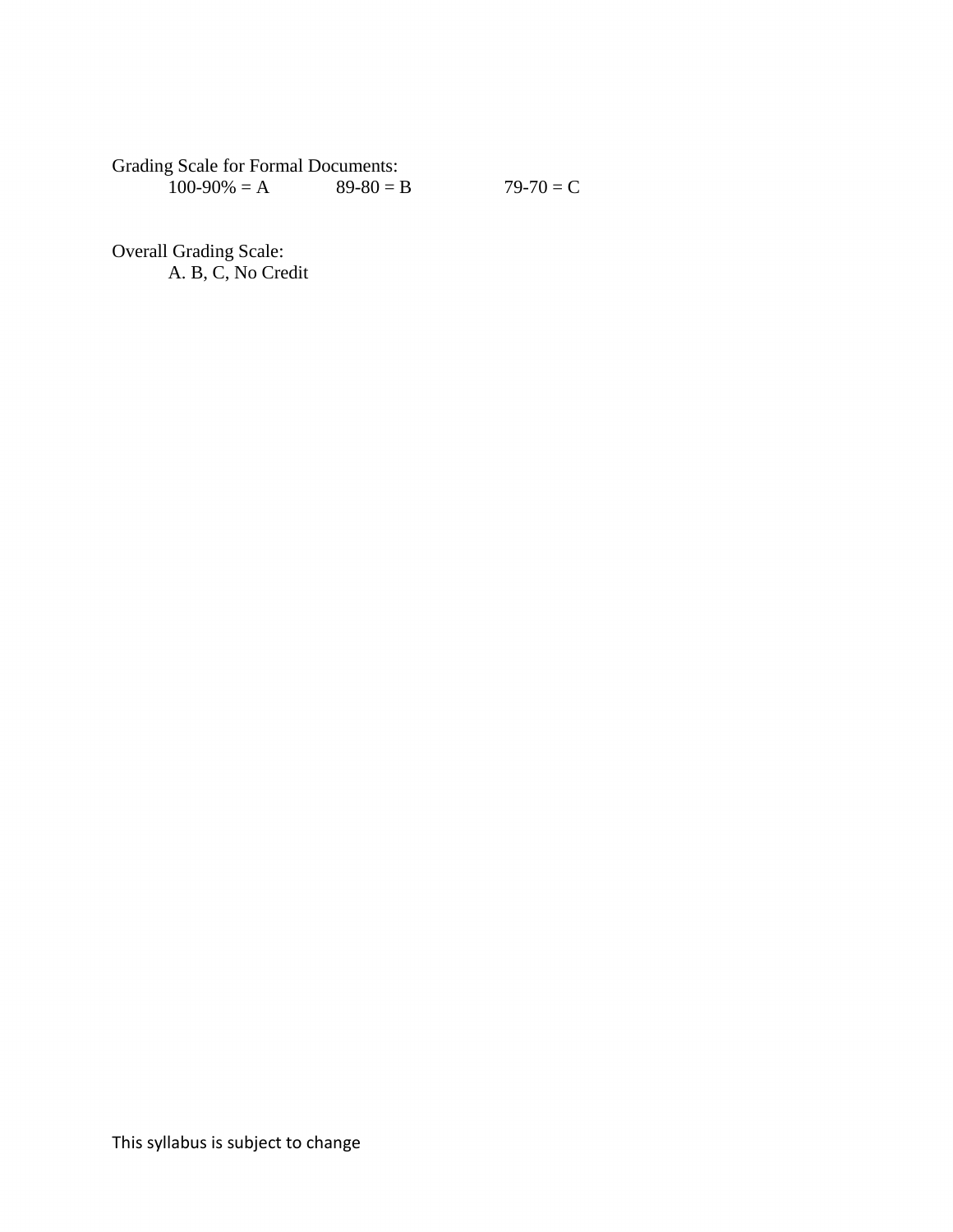# **English 1001 Syllabus Fall 2021**

All assignments and due dates are **tentative**  LS = *Little Seagull Handbook*  WS = *Who Says?*  WA = *Writing Analytically*  $#$  = Your Choice

# **Unit 1—Constructing an Essay**

- 8/24: Introduction to the course and each other; Beginning of semester survey; Reading (W-3b-3d LS; 273-276 WA) Introduction to first assignment
- 8/26: Bring rough draft of essay introduction for peer activity; Reading (17-29 LS)
- 8/31: Bring rough draft of body paragraphs for peer activity; Reading (278-281 WA)
- 9/2: Bring completed rough draft of essay for peer activity; Reading (W-3e  $&$  3-f)

### **Unit 2—Research**

9/7: Essay 1, Perception vs. Reality due at beginning of class; In-class reflection; Brief overview of library database; Reading (R1a-R1c LS, Ch. 4 WS); Introduction to Inquiry-Based Research essay

- 9/9: **No in-person class meeting**; Reading (Rd-Ri LS, Ch. 6 WS) Start researching for essay
- 9/14: Bring research for essay; Yellow Sheet journal due; Revised essays due in class; Reading (R2 & R3 LS, Ch. 5 WS); Source credibility activity

9/16: Reading (R4 LS, Ch. 7 & 8 WS);

This syllabus is subject to change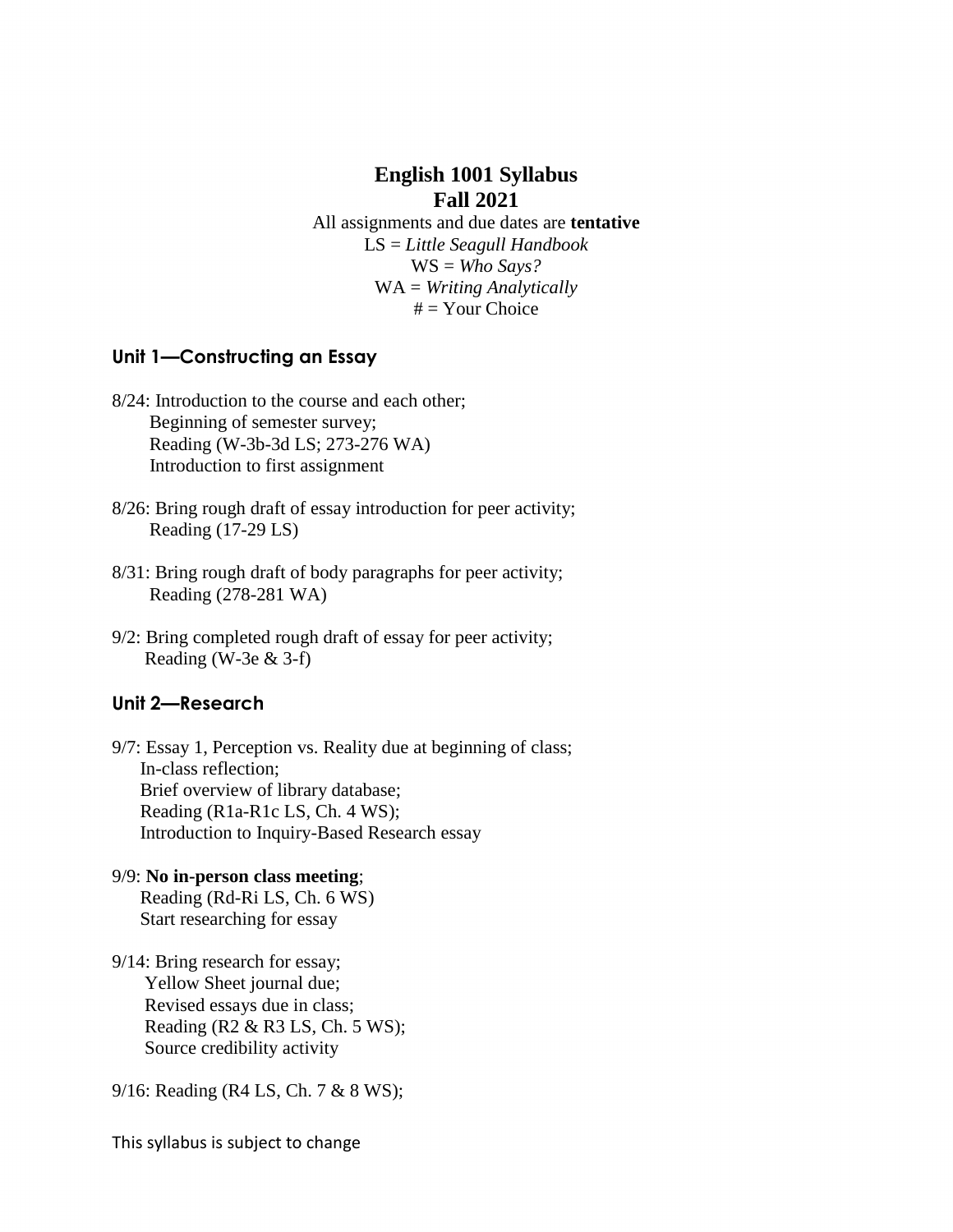Piece together essay, in-class workday

#### **Unit 3—Analysis**

- 9/21: Reading (Ch. 1 WA); In-class activity over the 5 analytical moves
- 9/23: Reading (Ch. 2 WA); In-class activity

9/28: Peer review day, bring 4 copies of rough draft

- 9/30: Inquiry-Based Research essay due in class; In-class reflection; Introduction to the Synthesis essay
- 10/5: Reading (Ch. 3 WA); In-class activity
- 10/7: Reading (Ch. 5 WA); In-class activity, bring working draft of essay; Revised essay due; Yellow Sheet journal due
- 10/12: In-class workday
- 10/14: Mini peer review day, bring what you have of essay
- 10/19: Reading (Ch. 10 WS); In-class activity, bring same copy from previous class
- 10/21: Peer review day

#### **Unit 4—Introduction to Argumentation**

- 10/26: Synthesis essay due at beginning of class; In-class reflection in journal; Introduction to the Argument
- 10/28: Group work; Revised essay due; Yellow Sheet journal due
- 11/2: Group work

This syllabus is subject to change